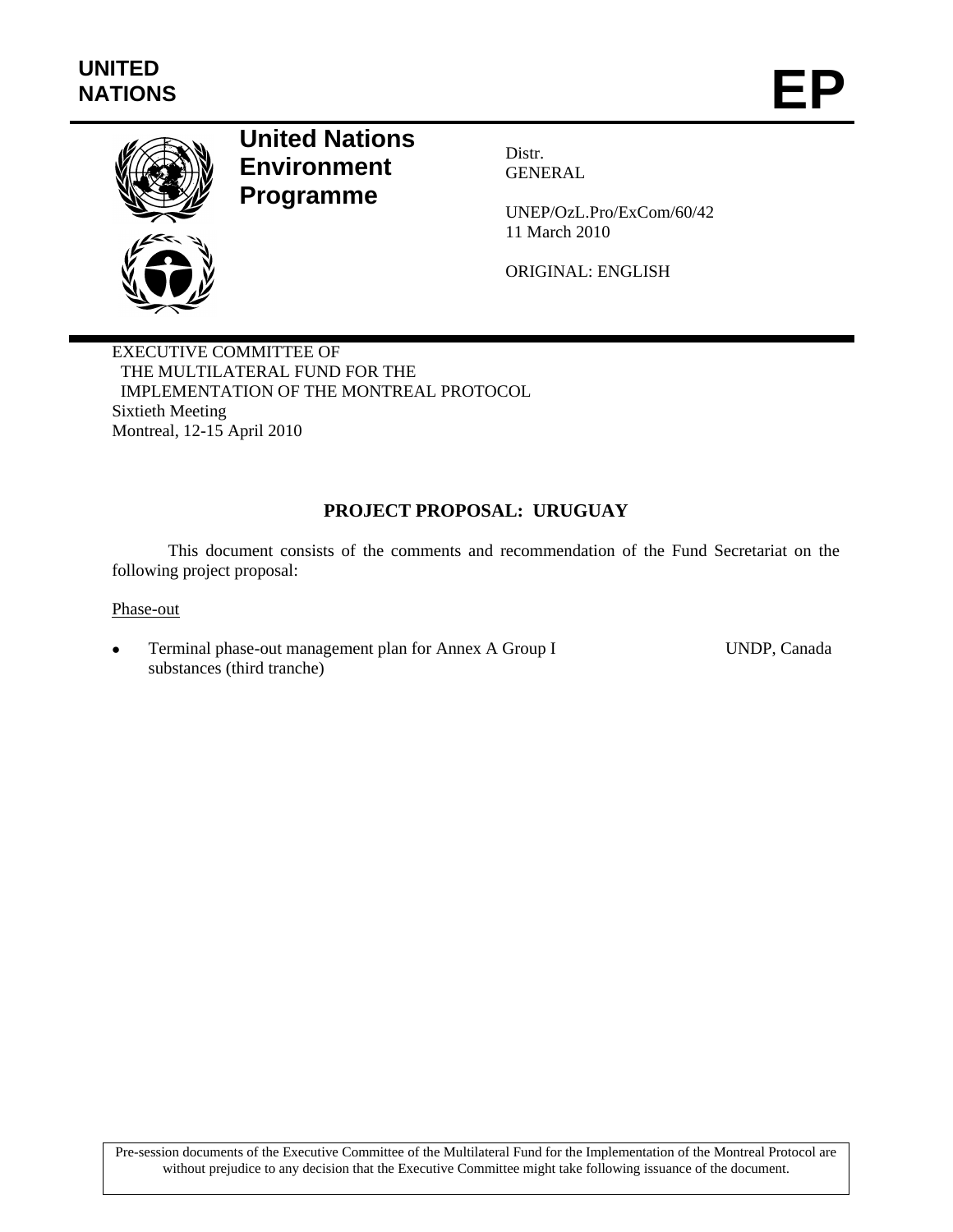## **PROJECT EVALUATION SHEET – MULTI-YEAR PROJECTS**

#### **Uruguay**

| (I) PROJECT TITLE                       | <b>AGENCY</b>   |
|-----------------------------------------|-----------------|
| CFC phase out plan                      | Canada, UNDP    |
|                                         |                 |
| (II) LATEST ARTICLE 7 DATA (ODP Tonnes) | $V_{22}$ $2000$ |

| (II) LATEST ANTICLE / DATA (ODF TUITIES) |  | 2008   |     |  |  |
|------------------------------------------|--|--------|-----|--|--|
| $CED-26$<br>◡                            |  | al∩ns: | MB: |  |  |

**(III) LATEST COUNTRY PROGRAMME SECTORAL DATA (ODP Tonnes) Year: 2008**

| <b>Substances</b>                                            | Aerosol | Foam                                              | Halon                |                      | Refrigeration |                  | <b>Solvent</b> | <b>Process Agent</b> |                | <b>MDI</b> | <b>Lab Use</b> |            | <b>Methyl Bromide</b> |       | <b>Total Sector</b><br>Consumption |
|--------------------------------------------------------------|---------|---------------------------------------------------|----------------------|----------------------|---------------|------------------|----------------|----------------------|----------------|------------|----------------|------------|-----------------------|-------|------------------------------------|
|                                                              |         |                                                   |                      |                      | Manufacturing | <b>Servicing</b> |                |                      |                |            |                | <b>QPS</b> | <b>Non QPS</b>        |       |                                    |
| <b>CFC</b>                                                   |         |                                                   |                      |                      |               | 17.5             |                |                      |                | 8.9        |                |            |                       |       | 26.4                               |
| <b>CTC</b>                                                   |         |                                                   |                      |                      |               |                  |                |                      |                |            |                |            |                       |       | lo.                                |
| Halons                                                       |         |                                                   |                      |                      |               |                  |                |                      |                |            |                |            |                       |       | lo.                                |
| Methyl<br><b>Bromide</b>                                     |         |                                                   |                      |                      |               |                  |                |                      |                |            |                | 11.4       | 8.4                   |       | 19.8                               |
| Others                                                       |         |                                                   |                      |                      |               |                  |                |                      |                |            |                |            |                       |       | O                                  |
| <b>TCA</b>                                                   |         |                                                   |                      |                      |               |                  |                |                      |                |            |                |            |                       |       | l0                                 |
| (IV) PROJECT DATA                                            |         |                                                   |                      |                      |               |                  |                | 2006                 | 2007           |            | 2008           | 2009       | 2010                  | Total |                                    |
| <b>Montreal Protocol Consumption Limits</b>                  |         |                                                   |                      |                      |               | CFC              |                | 99.6                 | 29.9           |            | 29.9           | 29.9       | $\mathbf{0}$          |       |                                    |
|                                                              |         | <b>Maximum Allowable Consumption (ODP Tonnes)</b> |                      |                      |               | CFC              |                | 99.5                 |                | 29.9       | 29.9           | 29.9       | 0.                    |       |                                    |
| Project Costs (US\$)                                         |         |                                                   |                      | <b>Project Costs</b> |               | 160,000.         | 42,000.        |                      |                | 30,000.    |                | 232,000.   |                       |       |                                    |
|                                                              |         | Canada                                            | Support Costs        |                      | 20,800.       | 5,460.           |                |                      | 3,900.         |            | 30,160.        |            |                       |       |                                    |
|                                                              |         |                                                   |                      | <b>Project Costs</b> |               | 240,000.         | 48,000.        |                      |                | 45,000.    |                | 333,000.   |                       |       |                                    |
|                                                              |         |                                                   |                      | <b>UNDP</b>          |               | Support Costs    |                | 3,600.               |                |            | 3,375.         |            | 24,975.               |       |                                    |
|                                                              |         |                                                   |                      | <b>Project Costs</b> |               | 400.000          | 90.000.        |                      | $\mathbf{0}$ . | 75,000.    |                | 565.000.   |                       |       |                                    |
| Total Funds Approved in Principle (US\$)                     |         |                                                   | Support Costs        |                      | 38,800.       | 9,060.           |                | 0.                   | 7,275.         |            | 55,135.        |            |                       |       |                                    |
| Total Funds Released by the ExCom (US\$)                     |         |                                                   | <b>Project Costs</b> |                      | 400.000.      |                  | 0.             | 90.000.              | 0.             |            | 490.000.       |            |                       |       |                                    |
|                                                              |         |                                                   | Support Costs        |                      | 38,800.       |                  | 0.             | 9,060.               | 0.             |            | 47,860.        |            |                       |       |                                    |
| Total Funds Requested for Current Year (US\$)                |         |                                                   | Project Costs        |                      |               |                  |                |                      |                | 75,000.    | 75,000.        |            |                       |       |                                    |
|                                                              |         |                                                   | Support Costs        |                      |               |                  |                |                      |                | 7,275.     | 7,275.         |            |                       |       |                                    |
| (V) SECRETARIAT'S RECOMMENDATION:<br><b>Blanket Approval</b> |         |                                                   |                      |                      |               |                  |                |                      |                |            |                |            |                       |       |                                    |
|                                                              |         |                                                   |                      |                      |               |                  |                |                      |                |            |                |            |                       |       |                                    |

2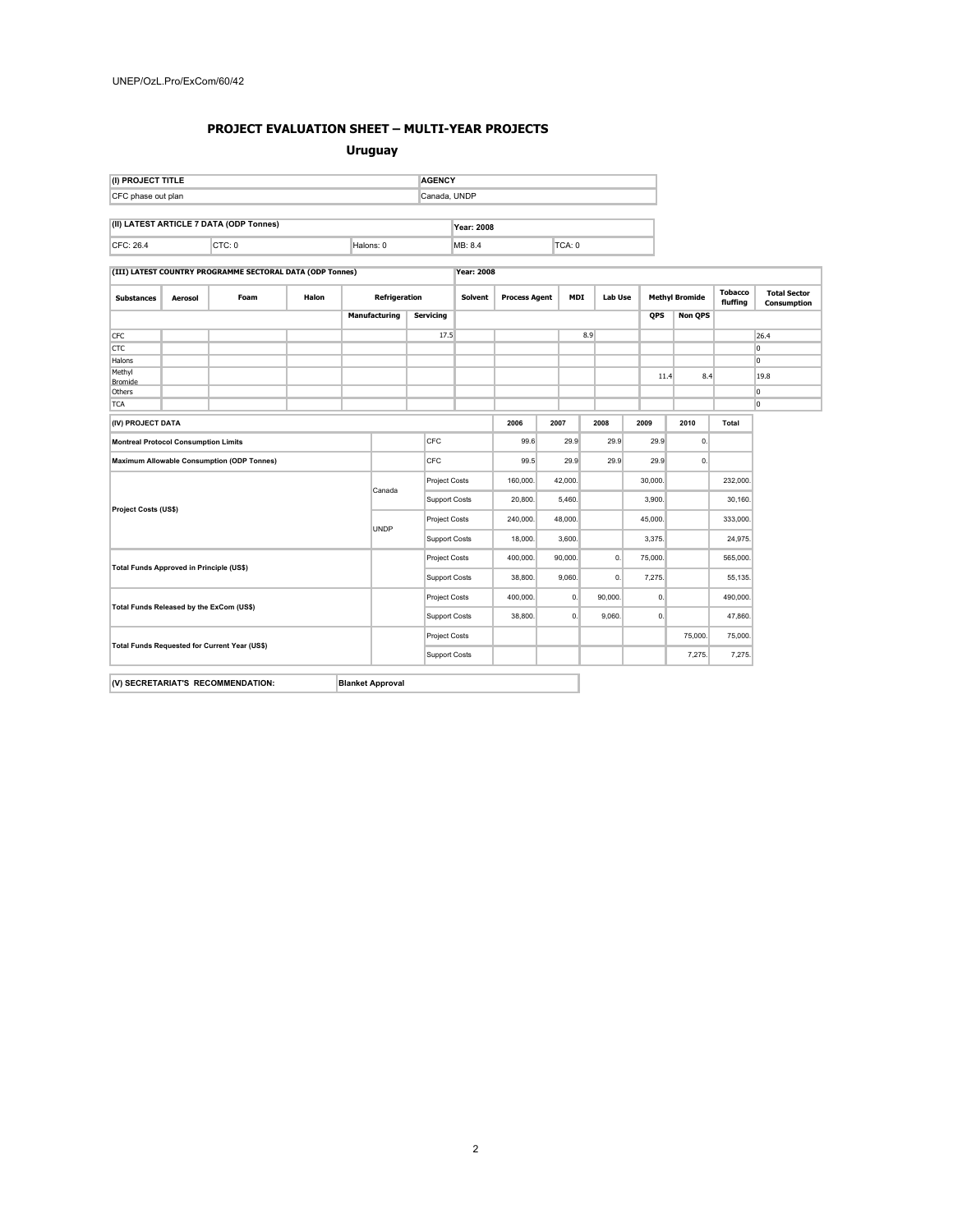## **PROJECT DESCRIPTION**

1. On behalf of the Government of Uruguay UNDP, as the lead implementing agency, has submitted to the 60th Meeting of the Executive Committee a request for funding for the third and final tranche of the terminal phase-out management plan (TPMP) for Annex A Group I substances at a total cost of US \$45,000 plus agency support costs of US \$3,375 for UNDP, and US \$30,000 plus agency support costs of US \$3,900 for the Government of Canada. The submission also includes a progress report on the implementation of the TPMP during 2008 and 2009 and the implementation programme for 2010.

## **Background**

2. The TPMP for Uruguay was approved by the Executive Committee at its  $50<sup>th</sup>$  Meeting, to completely phase out CFC consumption in the country by 2009. Total funding of US \$565,000 plus agency support costs of US \$55,135 was approved in principle by the Executive Committee. At the same meeting, the Executive Committee approved US \$204,000 plus agency support costs of US \$18,000 for UNDP, and US \$160,000 plus agency support costs of US \$20,800 for Canada. At its 56th Meeting, the Executive Committee approved the second tranche at a total cost of US \$48,000 plus agency support costs of US \$3,600 for UNDP and US \$42,000 plus agency support costs of US \$5,460 for Canada.

#### Progress report on the implementation of the second tranche of the TPMP

3. Following the approval of the second tranche of the TPMP by the Executive Committee, the following activities were implemented: 434 additional service technicians were trained and 76 service tool kits were distributed, bringing the total up to 986 technicians trained, of whom 929 have been certified, and 562 tool kits distributed. The certification scheme for refrigeration technicians was also prepared for approval. After a review of the recovery and recycling scheme in operation by key stakeholders, it was concluded that the funding available (about US \$75,000) would be better utilised in strengthening the training institutes through the allocation of updated equipment. The on-line ODS system, which includes controls on ODS and ODS-based equipment, is operational. Periodical meetings of the Ozone Unit and Customs were conducted to analyze the import licensing system and illegal CFC trade control, and to decide on corrective measures, as required. Monitoring and reporting activities included in the TPMP were also implemented.

4. As of March 2010, of the US \$490,000 approved for the first two tranches, US \$423,829 had been disbursed or committed. The balance of US \$66,171 will be disbursed during 2010. Of the US \$90,000 approved for the second tranche, US \$23,829 (equivalent to 26.5 per cent) had been disbursed.

## Plan of action for the third tranche of the TPMP

5. The Government of Uruguay commits to implementing the following activities under the third work programme of the TPMP: provide additional training programmes for refrigeration service technicians and distribute service tool kits; distribute the manual on good refrigeration servicing practices to all technicians and training institutes; and establish a framework law under which a decree to regulate the technicians' activities can be approved. It also proposes to continue promoting the use of good servicing, maintenance and containment practices, the use of drop-in refrigerants, and the recovery and recycling of refrigerants, particularly in the commercial refrigeration sector; and implementation, monitoring, and control of the activities included in the TPMP.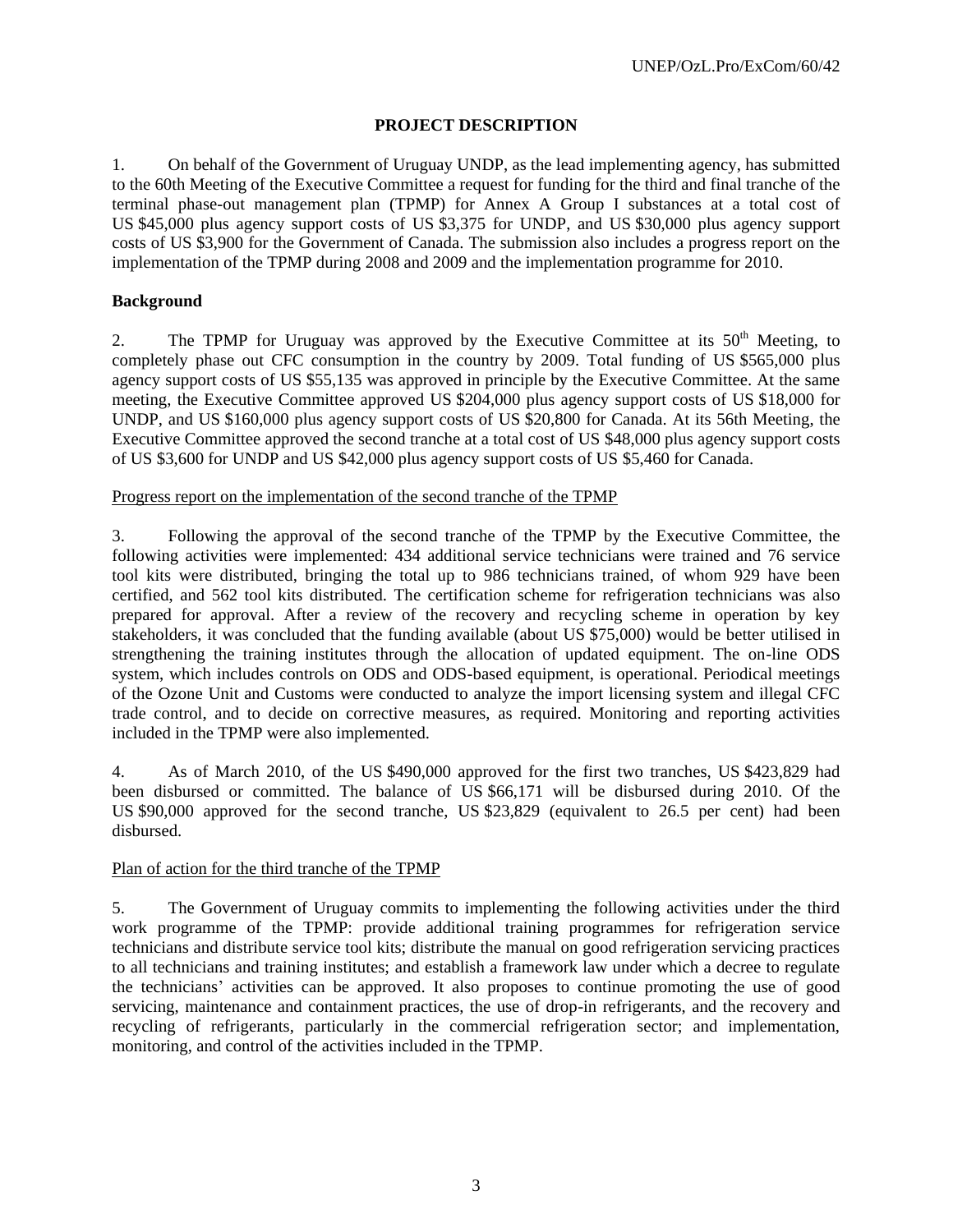### **SECRETARIAT'S COMMENTS AND RECOMMENDATION**

#### **COMMENTS**

6. The 2008 CFC consumption reported by the Government of Uruguay under Article 7 of the Montreal Protocol of 26.4 ODP tonnes was already 3.5 ODP tonnes below that of 29.9 ODP tonnes allowed for that year. CFC consumption in 2009 has been estimated at 6.4 ODP tonnes. UNDP explained that one of the main reasons for the reduction in the consumption of CFCs is the work with importers who, through continuous consultations, agreed to reduce CFC imports for refrigeration servicing applications beyond the control measures under the Protocol at the same time that training and tools were being given to the technicians. The focus on promoting alternative refrigerants was disseminated through all the workshops held, and assistance from local and international experts was given during training and equipment conversions. To ensure the long term sustainability of the phase-out achieved, the technical institutes of refrigeration, and the associations of refrigeration technicians in Uruguay will be strengthened through the certification and registration of technicians, and regular meetings, courses and workshops during the implementation of the final tranche of the TPMP.

7. With regard to the ODS legislation in place, UNDP indicated that it provides for the registration of import/export of HCFCs, but not the application of quotas for such substances. There is a legal framework under which the quota system will be designed and developed in the future, adapted to the specific conditions of Uruguay, as well as providing all operational procedures to make the system effective once the national imports control measures enter into force. UNDP also confirmed the Government of Uruguay's commitment to sustain zero CFC consumption beyond 2009 by completing all activities in the TPMP.

8. Upon a request for additional information on the status of the recovery and recycling scheme, UNDP explained that, based on consultation with users of the recovery machine and discussions during training courses, it was found that of the 90 machines distributed so far, about 36 were still operational and some of them could only recover CFCs. The amount of recovered and recycled CFCs is very low; many technicians do not have access to the machines when needed; and in some cases where recovery and recycling was required from large commercial installations, the equipment did not have the capacity to undertake cost-effective recycling of the refrigerant. It was concluded that providing further support to the recovery and recycling network would have a limited impact in reducing consumption; it was therefore decided to strengthen the training institutions in the country instead.

9. Considering that as of 1 January 2010 no more CFCs can be imported into the country, the number of training programmes for customs officers and refrigeration technicians implemented so far, and that funding for the preparation of the HPMP has been approved, the Secretariat suggested that the Government of Canada and UNDP examine the merits of focusing the final tranche of the TPMP on specific activities that will sustain zero consumption of CFCs and facilitate the phase-out of HCFCs in Uruguay. UNDP indicated that the funds available will be used to complete the activities proposed in the last work programme. Several of these activities are addressed to sustaining the phase-out achieved so far, in particular the activities related to the legislation and enforcement project and the one related to the certification of technicians.

#### **RECOMMENDATION**

10. The Fund Secretariat recommends that the Executive Committee:

- (a) Takes note of the progress report on the implementation of the first tranche of the terminal phase-out management plan (TPMP) in Uruguay;
- (b) Approves the 2010 annual implementation programme associated with the third tranche;